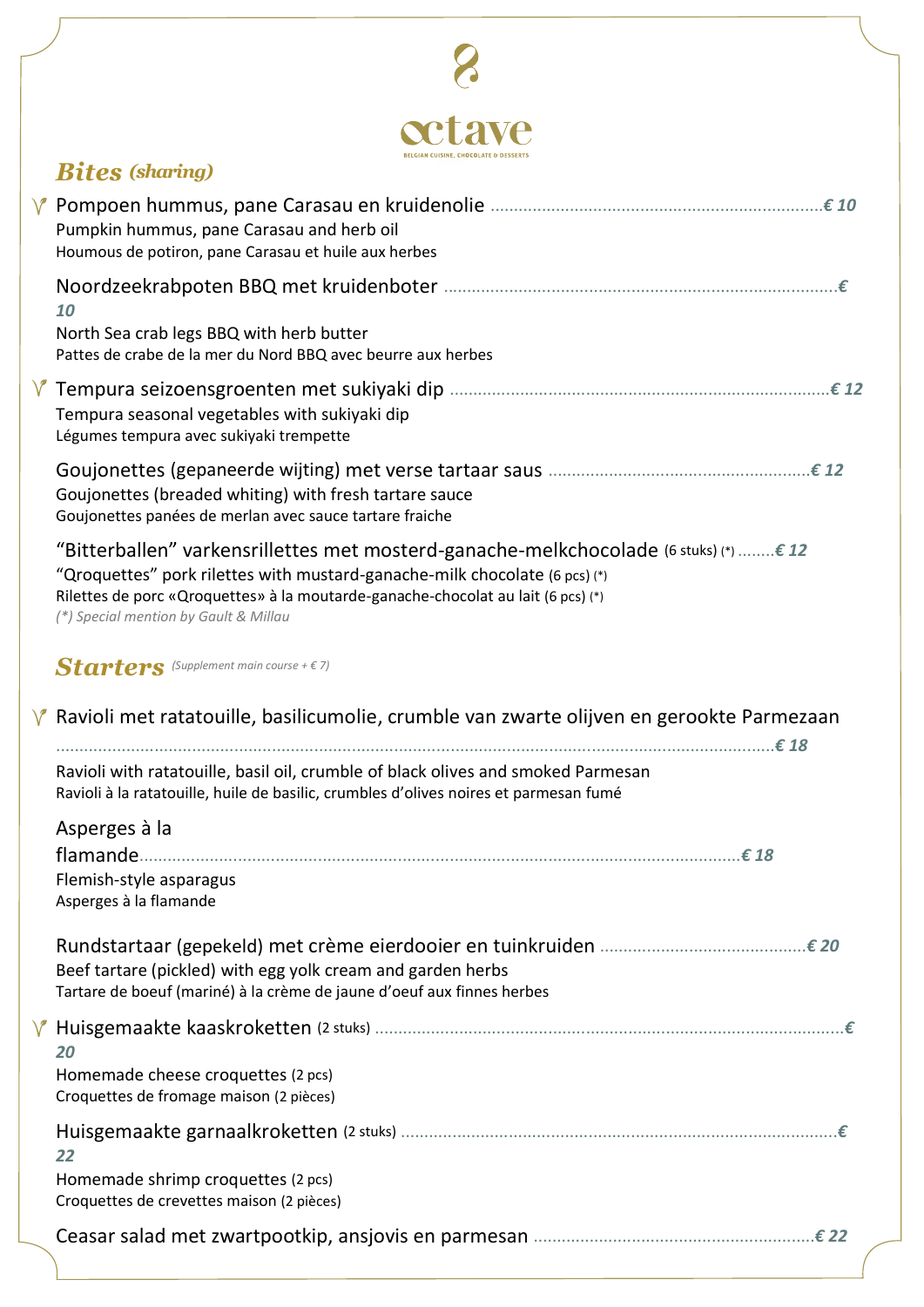|            | Ceasar salad with black leg chicken, anchovy and parmesan<br>Salade César au poulet fermier, anchois et parmesan                                                                                                                                                                                                                                     |
|------------|------------------------------------------------------------------------------------------------------------------------------------------------------------------------------------------------------------------------------------------------------------------------------------------------------------------------------------------------------|
| $\sqrt{ }$ | <b>Main courses</b><br>Homemade watercress tagliatella, asparagus and spring mushrooms<br>Tagliatelles de cresson maison, asperges et champignons printaniers                                                                                                                                                                                        |
|            | Vol-au-vent met zwartpootkip, mousselinesaus en handgesneden frietjes € 24<br>Vol-au-vent with black leg chicken, mousseline sauce and hand cut chips<br>Vol-au-vent avec poulet à pattes noires, sauce mousseline et frites coupées à la main<br>(supplement krokante kalfszwezerik/crispy veal sweetbread/ris de veau croustillant + $\epsilon$ 8) |
|            | Monkfish with noodles, soya kay, citrus and white wine sauce<br>Lotte aux nouilles, soya kay, sauce aux agrumes et vin blanc.                                                                                                                                                                                                                        |
|            | Cod with asparagus, mashed potatoes and beurre blanc with sea lavender<br>Morue aux asperges, purée et beurre blanc à la lavande de mer                                                                                                                                                                                                              |
|            | Onglet met gebakken sucrine sla, bordelaise saus en handgesneden frietjes€ 32<br>Onglet with baked sucrine lettuce, bordelaise sauce and hand cut chips<br>Onglet avec laitue sucrine frite, sauce bordelaise et frites coupées à la main<br>Extra portion chips/mashed potatoes + $\epsilon$ 4                                                      |
|            | <b>Desserts</b>                                                                                                                                                                                                                                                                                                                                      |
|            | Dame blanche/noir met huisbereid vanille- of chocolade-roomijs, warme chocoladesaus,<br>donkere bean to bar chocolade en cacao                                                                                                                                                                                                                       |
|            | $$ £12<br>Dame Blanche/noir with homemade vanilla ice cream or chocolate ice cream,<br>hot chocolate sauce, dark bean to chocolate and cocoa nibs<br>Dame Blanche/noir avec glace maison vanille ou chocolat, sauce au chocolat chaud, chocolat noir<br>et fèves de cacao                                                                            |
|            | Tarte citron (zanddeegtaartje) met citroencrème, citruscrumble en huisbereid<br>14                                                                                                                                                                                                                                                                   |
|            | Tarte citron (shortbread) with lemon creme, citrus crumble and homemade vanilla ice cream<br>Tarte citron(tartelette sablée) avec crème au citron, crumble aux agrumes et glace vanille maison                                                                                                                                                       |
|            | Rhubarb cheesecake with homemade shiso ice cream<br>Cheesecake à la rhubarbe et glace shiso maison                                                                                                                                                                                                                                                   |
|            | Espuma van kokos met huisbereid shiso-ijs, basilicum dressing, geroosterde ananas met                                                                                                                                                                                                                                                                |
|            | Espuma of coconut, homemade Shiso ice cream, basil dressing, roasted pineapple with fresh passion fruit<br>Espuma de noix de coco avec vinaigrette au basilic, glace shiso maison, ananas rôti avec fruit de la passion frais                                                                                                                        |
|            | Le Petit Chocolatier: chocolade structuren met verse framboos en huisbereid chocolade-                                                                                                                                                                                                                                                               |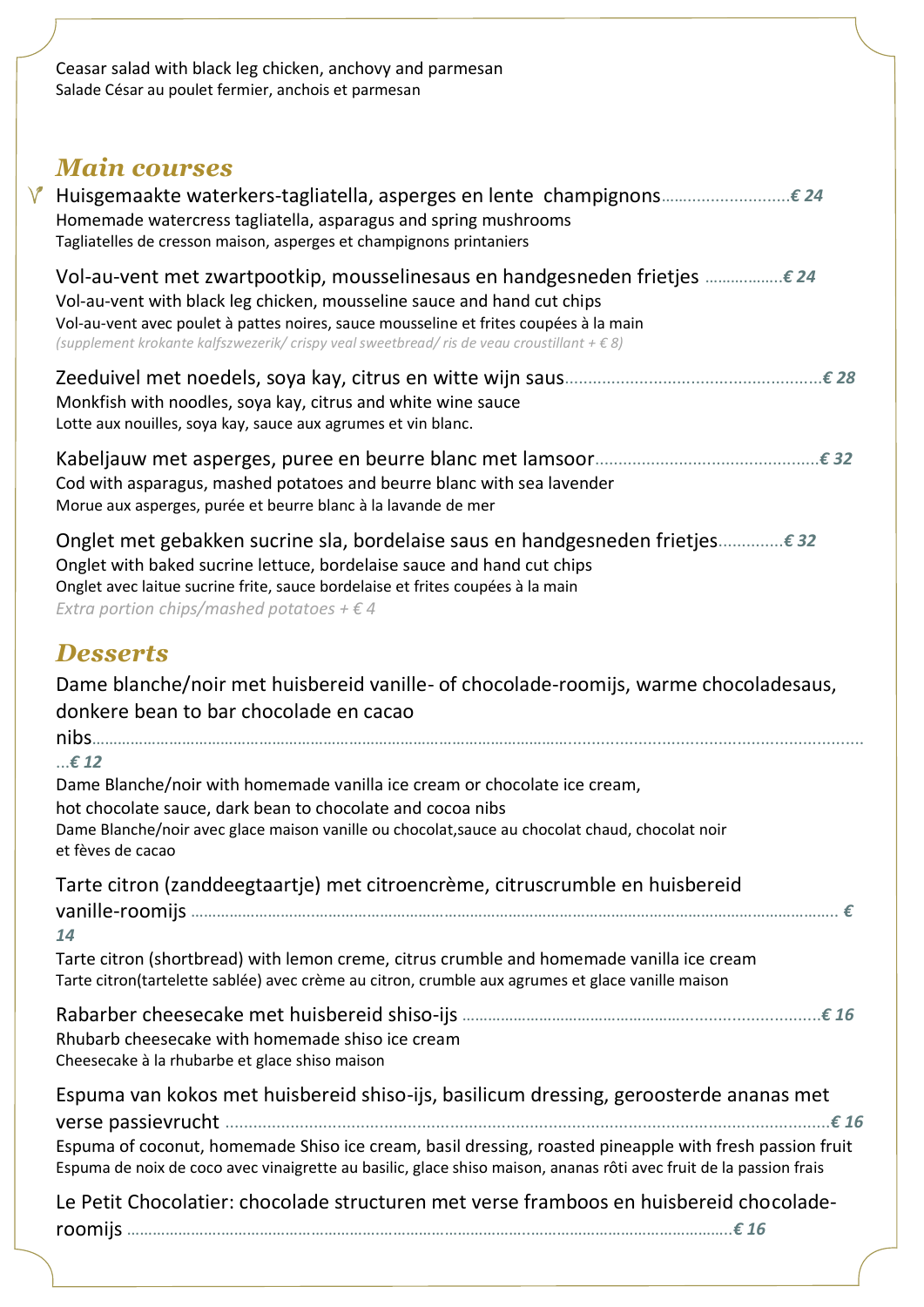Le Petit Chocolatier: chocolate structures with fresh raspberry and homemade chocolate ice cream Le Petit Chocolatier : structures en chocolat avec framboise fraîche et glace au chocolat maison

*Do you have an allergy? Ask for our allergen list. / Vous avez une allergie? Demandez notre liste d'allergènes.*



|                                               | <b>Lunch</b> (order $12u-14u$ )                                                                                                                                                                                                     |  |  |  |
|-----------------------------------------------|-------------------------------------------------------------------------------------------------------------------------------------------------------------------------------------------------------------------------------------|--|--|--|
|                                               | 8                                                                                                                                                                                                                                   |  |  |  |
|                                               | Fresh soup with bread<br>Soupe fraîche avec du pain                                                                                                                                                                                 |  |  |  |
|                                               | Toast with self smoked bacon, tomatoes and lettuce<br>Toast au bacon fume maison, tomates et laitue                                                                                                                                 |  |  |  |
|                                               | 17                                                                                                                                                                                                                                  |  |  |  |
|                                               | Pasta bolognaise<br>Pâtes bolognaise                                                                                                                                                                                                |  |  |  |
|                                               | Panzella (Italiaanse salade van grote brood croutons, gegrilde groenten en vinaigrette van geroosterde<br>$\epsilon$ 18<br>Panzella (Italian salad of large bread croutons, grilled vegetables and vinaigrette of roasted tomatoes) |  |  |  |
|                                               | Panzella (salade italienne de gros croûtons de pain, légumes grillés et vinaigrette de tomates rôties)                                                                                                                              |  |  |  |
|                                               | Goat cheese salad with crottin de Chavignol, pear and honey<br>Salade de chèvre au crottin de Chavignol, poire et miel                                                                                                              |  |  |  |
|                                               | 1 tafel = $1$ rekening                                                                                                                                                                                                              |  |  |  |
| $1 table = 1 bill$<br>$1$ table = $1$ facture |                                                                                                                                                                                                                                     |  |  |  |
|                                               |                                                                                                                                                                                                                                     |  |  |  |

*Beperkte keuze vanaf 6 personen Limited choice from 6 persons Choix limité à partir de 6 personnes*

#### *Kids menu (< 12 y)* Gepaneerde vis met handgesneden frietjes .................................................................................*€ 12* Breaded fish with hand cut chips Bâtonnets de poisson maison avec frites coupées à la main Pasta bolognaise ...........................................................................................................................................*€ 12* Pasta bolognaise Pâtes bolognaise Kip en verse appelmoes met handgesneden frietjes ...............................................................*€ 12* Chicken with fresh applesauce and hand cut chips Poulet avec compote de pommes fraîche avec frites coupées à la main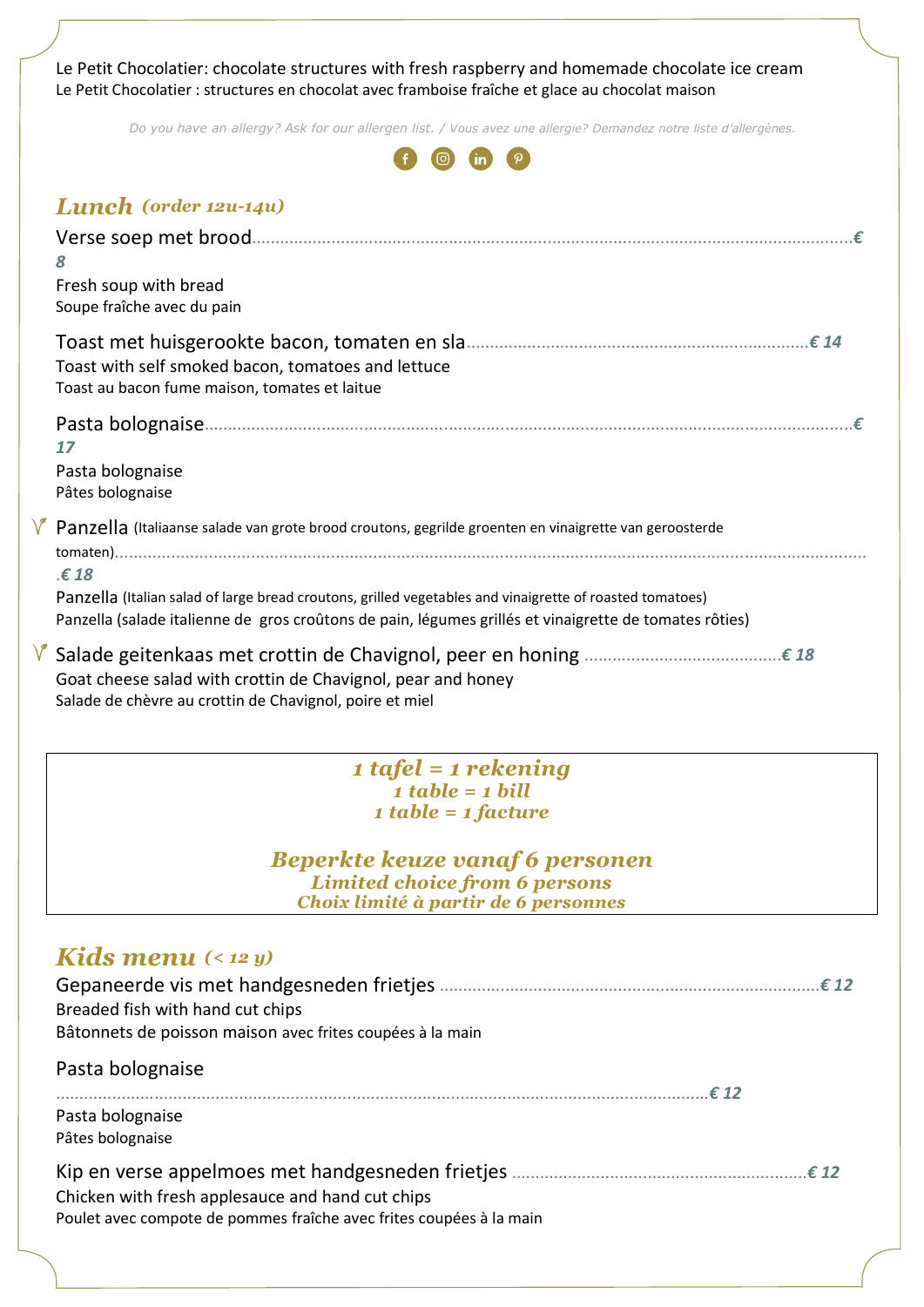| Vol-au-vent with hand cut chips<br>Vol-au-vent avec frites coupées à la main |  |
|------------------------------------------------------------------------------|--|
| Kinder-ijsje (2 bollen)                                                      |  |
| Children's ice cream (2 scoops)<br>Glace pour enfants (2 boules)             |  |

 *Do you have an allergy? Ask for our allergen list. / Vous avez une allergie? Demandez notre liste d'allergènes.*